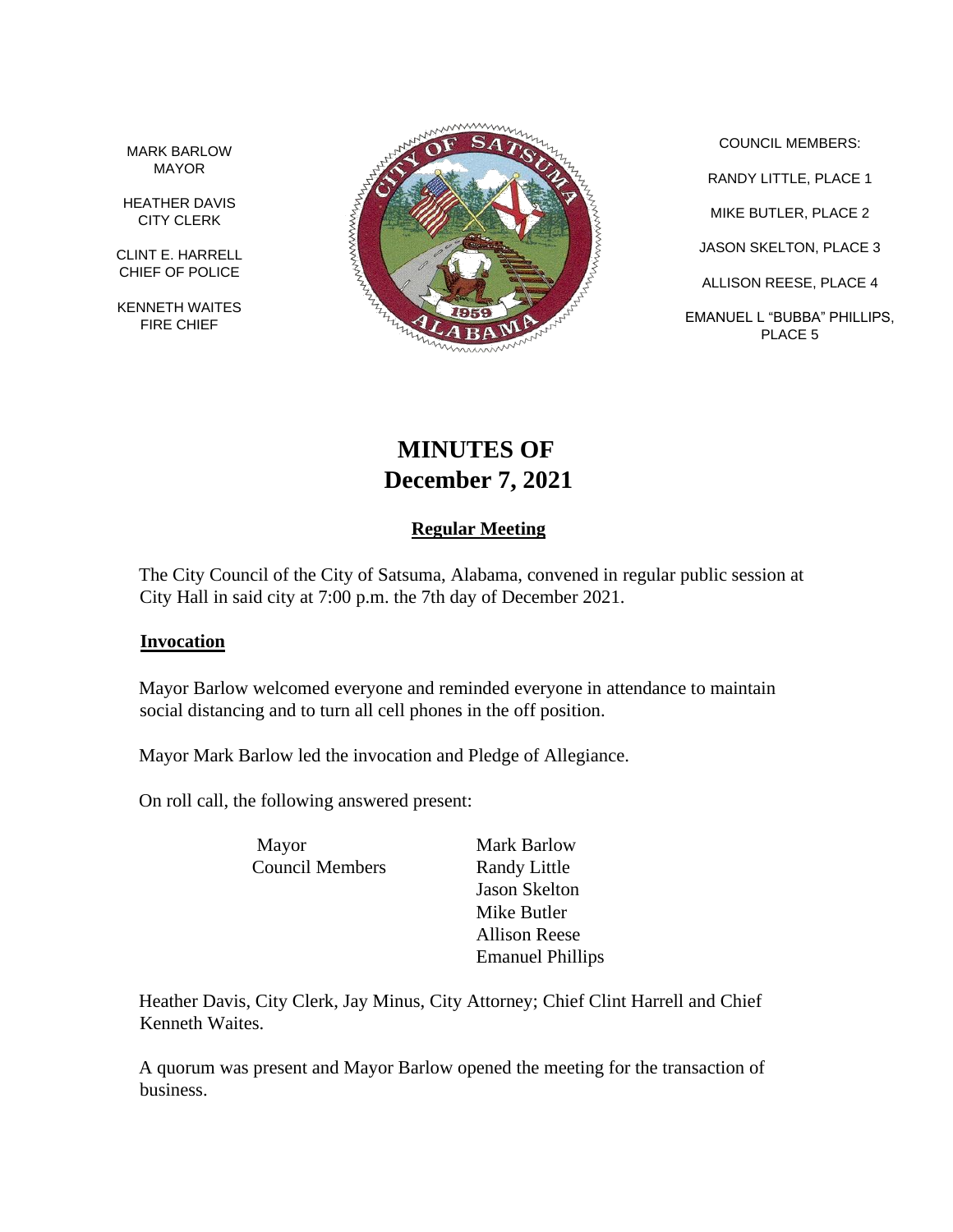### **Agenda**

On a motion made by Councilmember Skelton to approve the agenda and seconded by Councilmember Little, the motion carried unanimously.

# **Approval of Minutes**

Mayor Barlow presented the minutes from the Regular Meeting held on November 16, 2021. Councilmember Jason Skelton made a motion to approve the minutes as presented. Councilmember Little seconded the motion and the motion carried unanimously.

### **Recognitions**

None

**Visitors**

None

# **Mayor's and Council's Reports:**

### **Mayor's Report**

Mayor Barlow thanked City Hall employees and all of the volunteers that helped decorate City Hall and other city buildings and all of the events that have recently taken place.

Mayor Barlow reported that Civil Southeast presented the 30% drawings for the current TAP project.

Mayor Barlow asked Tom Briand to get an update from GMC on the GOMESA project.

Mayor Barlow expressed his condolences to the families within the community who lost loved ones recently.

Mayor Barlow reported that a Steele Creek Lodge Committee had been formed with Councilmember Phillips, Councilmember Reese and Councilmember Little.

Mayor Barlow stated that the contract with Cara Stallman had been tabled to get clarification on the contract.

Mayor Barlow reported that 793 meals for the month of November were delivered by the Senior Services program.

Mayor Barlow reported to that he is looking at creating or filling a new position in the office for a Clerical Aide I for Patricia Morra.

### **Public Services – Councilmember Little**

Councilmember Little reported some repair work at the trash ramp had been done on the lines and the grinder pump. Everything is back up and running and it will help keep all the vehicles clean and looking nice.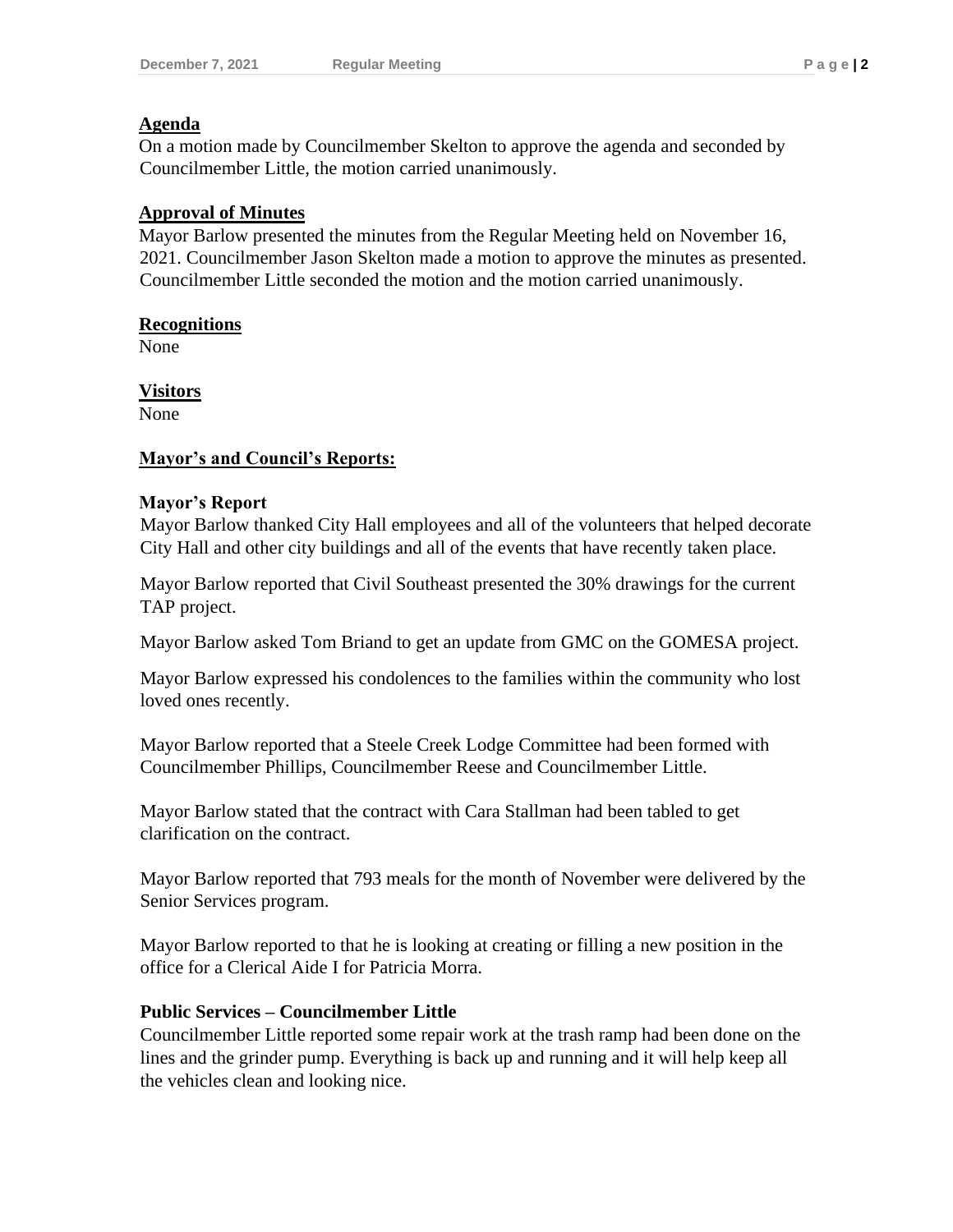Councilmember Little stated that he enjoyed all of the events prior to the parade and after and wanted to give thanks to the Public Works employees who helped during the events.

Councilmember Little asked Councilmember Phillips if the nativity scene could be put back in the square.

### **Public Safety – Councilmember Butler**

Councilmember Butler reported there was 86 calls for the Fire Department. Of those calls 63 were EMS calls and 23 for fire along with 9 mutual aid calls.

Councilmember Butler stated he would miss the next council meeting and just wanted to wish everyone a Merry Christmas.

# **Administration – Councilmember Skelton**

Councilmember Skelton asked if any city employee took and passed the EMT class and passed registry if the city still reimbursed that employee. Mayor Barlow said that it was covered.

# **Parks & Recreation – Councilmember Reese**

Councilmember Reese reported that a committee had been formed in the pre-council and asked that Tom Briand and Patricia Morra be on the committee.

Councilmember Reese stated she was waiting on the update for the tennis court resurfacing.

Councilmember Reese asked Mayor Barlow about concerns and talks of annexation with the City of Creola. Mayor Barlow stated that he was aware of talk about the annexation within recent months and he heard there was a petition going around but he had not seen the petition. Councilmember Reese stated her concerns about the annexation and asked about further meetings concerning this and the how the Satsuma School Board would be included in the meetings.

Councilmember Reese asked Mayor Barlow when vital positions within the city would be filled such as the Assistant City Clerk, Court Clerk, Building Inspector, Public Works Supervisor, Parks Supervisor and a Parks employee. Mayor Barlow stated that he was hoping to get better applicants from the Mobile County Personnel Board. Mayor Barlow stated that a list for public works employee could be requested.

Councilmember Reese asked that since there is no point of contact in the public works department now, who would she report to or ask questions for day-to-day activities now. Mayor Barlow stated that she could email or text him any questions.

### **Public Works – Councilmember Phillips**

Councilmember Phillips reported the job at Daphne V, Street had been completed and the man hole box was repaired as well as the sidewalk.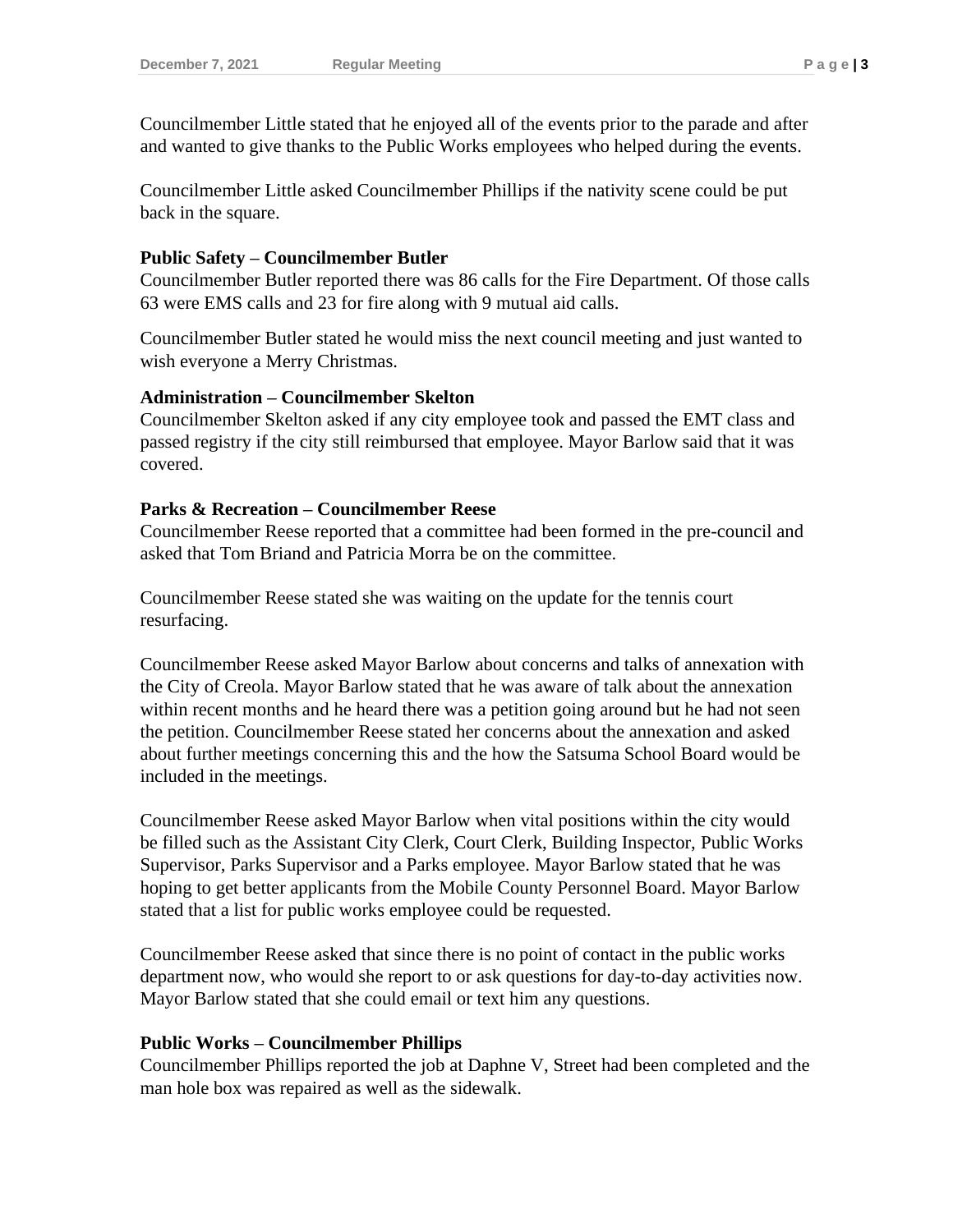Councilmember Phillips reported that the repair on the leaf vaccum was almost compete, city hall restrooms were cleaned and day to day operations were handled.

Councilmember Phillips stated that he had never seen so many people out working and enjoying the city events on Saturday. The money that was received during the Grinch Breakfast would be given to SCDO. Councilmember Phillips wanted to thank Trish Morra and his daughter Jennifer Phillips for all of the help on the breakfast and making it a success.

# **Items for Consideration**

# **A. Consideration of payment of the bills in the amount of \$ 48,621.05**

On a motion by Councilmember Skelton and seconded by Councilmember Little with all voting "aye" Council unanimously approved and the motion carried.

# **B. Discussion and consideration to surplus a 2003 Ford Taurus Vin 1FAFP55253A177645 and dispose of it on Gov Deals.**

On a motion by Councilmember Butler and seconded by Councilmember Skelton with all voting "aye" Council unanimously approved and the motion carried.

# **C. Consideration of calling for a list from Mobile Co. Personnel Board for a fulltime firefighter/EMT list.**

On a motion by Councilmember Butler and seconded by Councilmember Reese with all voting "aye" Council unanimously approved and the motion carried.

# **D. Discussion and consideration of contract with Cara Stallman for grant writing.**

On a motion by Councilmember Little to table this discussion and seconded by Councilmember Skelton with all voting "aye" Council unanimously approved and the motion was tabled.

# **E. Discussion and consideration of purchasing an ad from the Satsuma High School Softball Team in the amount of \$85.00.**

On a motion by Councilmember Reese and seconded by Councilmember Butler with all voting "aye" Council unanimously approved and the motion carried

# **F. Discussion and consideration of promoting Matthew Childers from laborer to PSW I.**

On a motion by Councilmember Phillips and seconded by Councilmember Little with all voting "aye" Council unanimously approved and the motion carried

# **Resolutions, Ordinances, Orders & Other Business**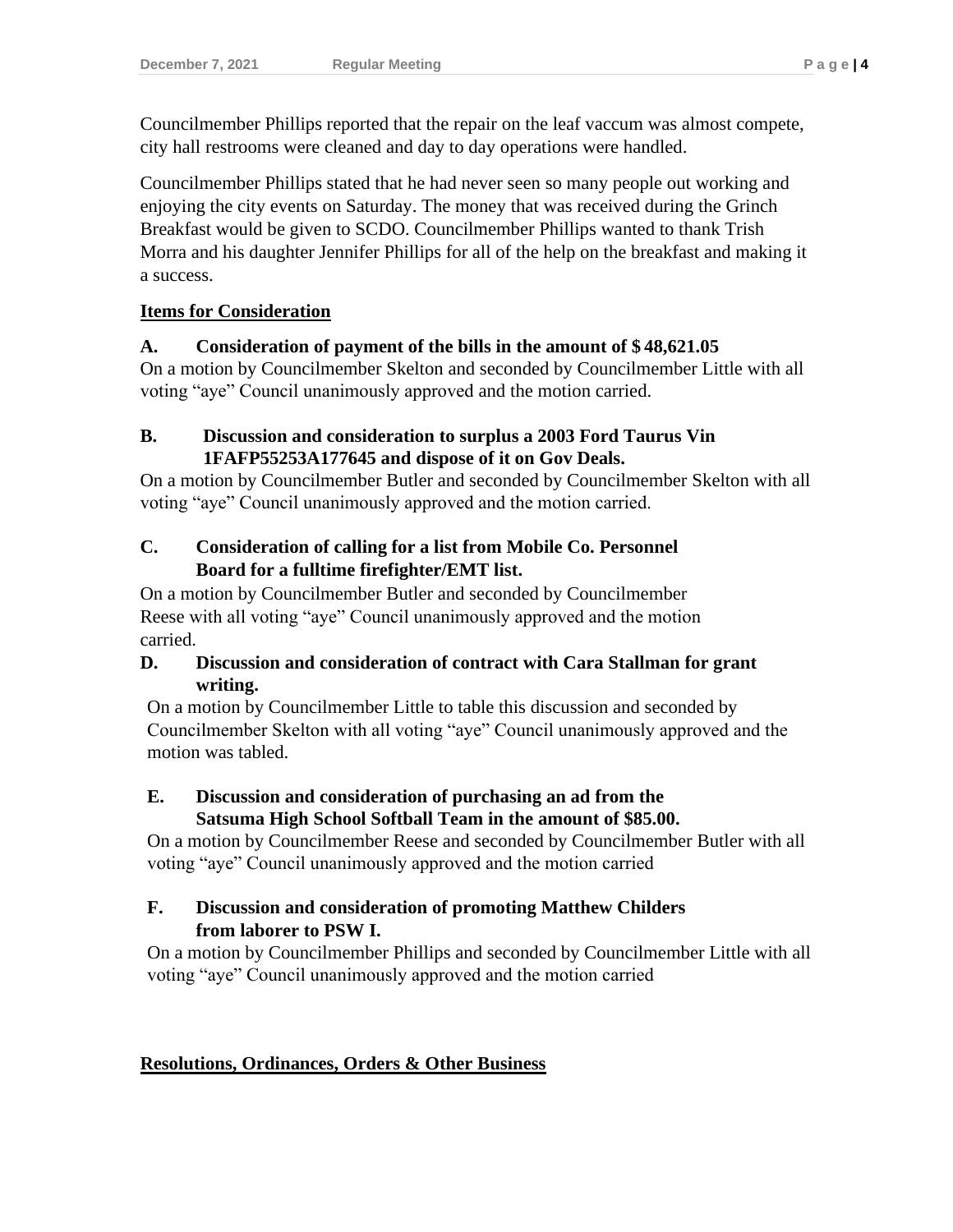# **A. Ordinance 541 – An ordinance to prohibit the operation of off-road vehicles on public property**.

On a motion made by Councilmember Butler and seconded by Councilmember Reese, with a roll call vote the following answered as follows:

Councilmember Little - aye

Councilmember Butler - aye

Councilmember Skelton- aye

Councilmember Reese- aye

Councilmember Phillips - aye

Mayor Barlow - aye

Council approved and the motion carried.

#### **ORDINANCE NO. 541**

#### **AN ORDINANCE TO PROHIBIT THE OPERATION OF OFF-ROAD VEHICLES ON PUBLIC PROPERTY.**

**WHEREAS** the City of Satsuma has determined that the use of vehicles designed for off-the-road operation on public property within the City of Satsuma should be regulated because such activities present a safety hazard to both those operating the offthe-road vehicles and those operating lawful vehicles designed for on-the-road operation; and

**WHEREAS** the City of Satsuma has determined that the use of vehicles designed for off-the-road operation on public property within the City of Satsuma should be regulated because such activities may cause damage to public property;

**NOW THEREFORE, BE IT ORDAINED BY THE CITY COUNCIL OF THE CITY OF SATSUMA, ALABAMA (the "City"),** as follows:

Section 1. No person shall, at any time, use, operate or ride upon any vehicle only designed for off-the-road operation, including but not limited to All Terrain Vehicles (ATVs), Golf Carts, motorized dirt bikes, go-carts, on any public street, public property, and/or public right-of-way in the city limits or police jurisdiction of the City.

Section 2. "All Terrain Vehicle (ATV)" means a motorized flotation-tire vehicle with not less than four and not more than eight low-pressure tires that has a seat that is of bucket or bench design, not intended to be straddled by the operator, and a steering wheel or control levers for control.

Section 3. This Ordinance shall not apply to the use or operation of any motorcycle or bicycle which is subject to the provisions of the Alabama Code sections 32-5A-240, et seq., and 32-5A-260, et seq., respectively.

Section 4. It is unlawful for any parent, guardian, or other person present whose care a minor child is under to allow, authorize, or knowingly permit any such child or ward to violate Section 1 of this Ordinance.

Section 5. Any person violating this Ordinance shall be issued a municipal Ordinance ticket for violation of Section 1 or 4 hereof. If convicted, the person may be fined up to five hundred dollars (\$500.00) and/or sentenced for up to six (6) months in jail as set forth in section 1-14, Code of Ordinances for the City of Satsuma.

Section 6. This Ordinance shall not prohibit a sworn law enforcement officer, firefighter or public works employee from operating any vehicle designated in the Code of Alabama 32-5A-93 from operating said vehicle in compliance with state laws.

Section 7. If any section or provision of this Ordinance is declared invalid or unenforceable by a court of competent jurisdiction for any reason, then such declaration shall not invalidate, or adversely affect, the remainder of this Ordinance.

Section 8. This Ordinance shall become effective \_\_\_\_\_\_\_\_\_, 2021 after its adoption and publication as required by law.

ADOPTED this  $\frac{7}{2}$  day of December 2021.

/s/ Mark Barlow Mark Barlow, MAYOR

Authenticated and Attested:

/s/ Heather Davis Heather Davis, CITY CLERK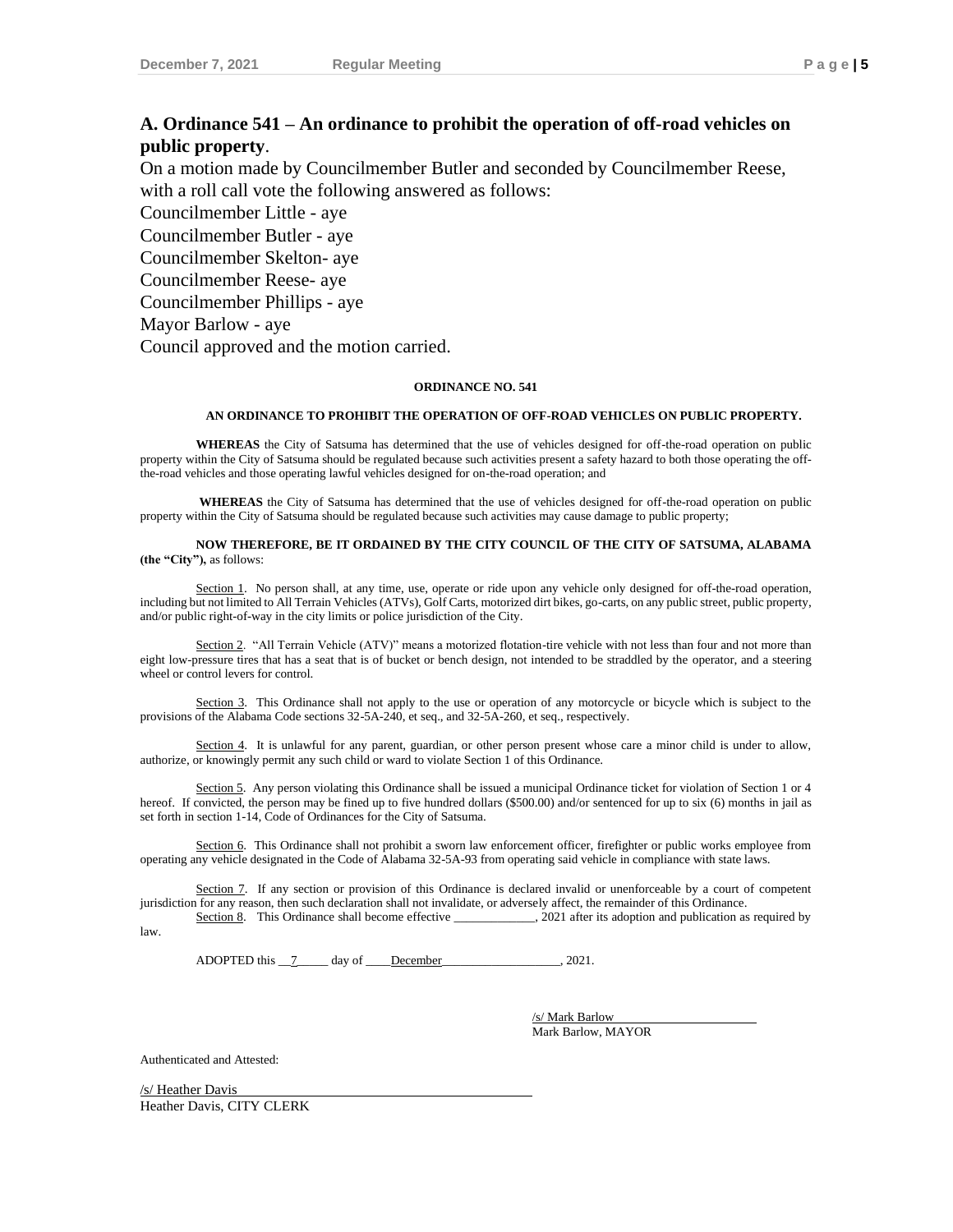### **B. Ordinance 542 – An ordinance to amend Ordinance #520 (Animal Ordinance)**

On a motion by Councilmember Skelton to introduce and seconded by Councilmember Reese with all voting "aye" Council unanimously approved and the motion carried

#### **ORDINANCE NO. 542**

#### **An ordinance to Amend Ordinance No 520 by Amending Article IV of Section10 of the Satsuma Code (on Animals)**

BE IT ORDAINED BY THE CITY COUNCIL OF THE CITY OF SATSUMA, ALABAMA, AS FOLLOWS:

Article IV of Section 10 of the Satsuma Code (on Animals), last amended March 6, 2018 , by Ordinance No. 520 is hereby amended to read in full as follows:

#### **ARTICLE I GENERAL PROVISIONS**

#### **Sec. 10-1. Definitions.**

The following words, terms and phrases, when used in this section, shall have the meanings ascribed to them in this section, except where the context clearly indicates a different meaning:

- 1) *At large* means off the premises of the owner, and not under the control of the owner by a leash, chain, cord or other physical device.
- 2) *Cat* means all members of the feline family, three months or more of age.
- 3) *Chicken house* means any building, other than a regular market, in which live chickens are kept.
- 4) *Chicken yard* means any yard, premises or pen where chickens are kept.
- 5) *City* shall mean the City of Satsuma, Alabama.
- 6) *Commercial area* means any area designated by the zoning ordinance as an M-1 district.
- 7) *Coop* means a building/structure where fowl are kept at night.
- 8) *Dog* means and includes all members of the canine family, three months or more of age.
- 9) *Fowl* means any bird that is barnyard, domesticated, or wild, including but not limited to, cocks, hens, turkeys, goose, guineafowl, peacocks, ducks, chickens, and roosters.
- 10) *Immunization against rabies* shall have the meaning ascribed to it in Code of Ala. 1975, § 3-7A-1, as may be amended from time to time.
- 11) *Keep* and *kept*, when applied to chickens, mean the presence of live chickens in a particular building or yard for more than two days within any calendar week.
- 12) *Nest box* means a semi-enclosed container where the fowl will lay their eggs.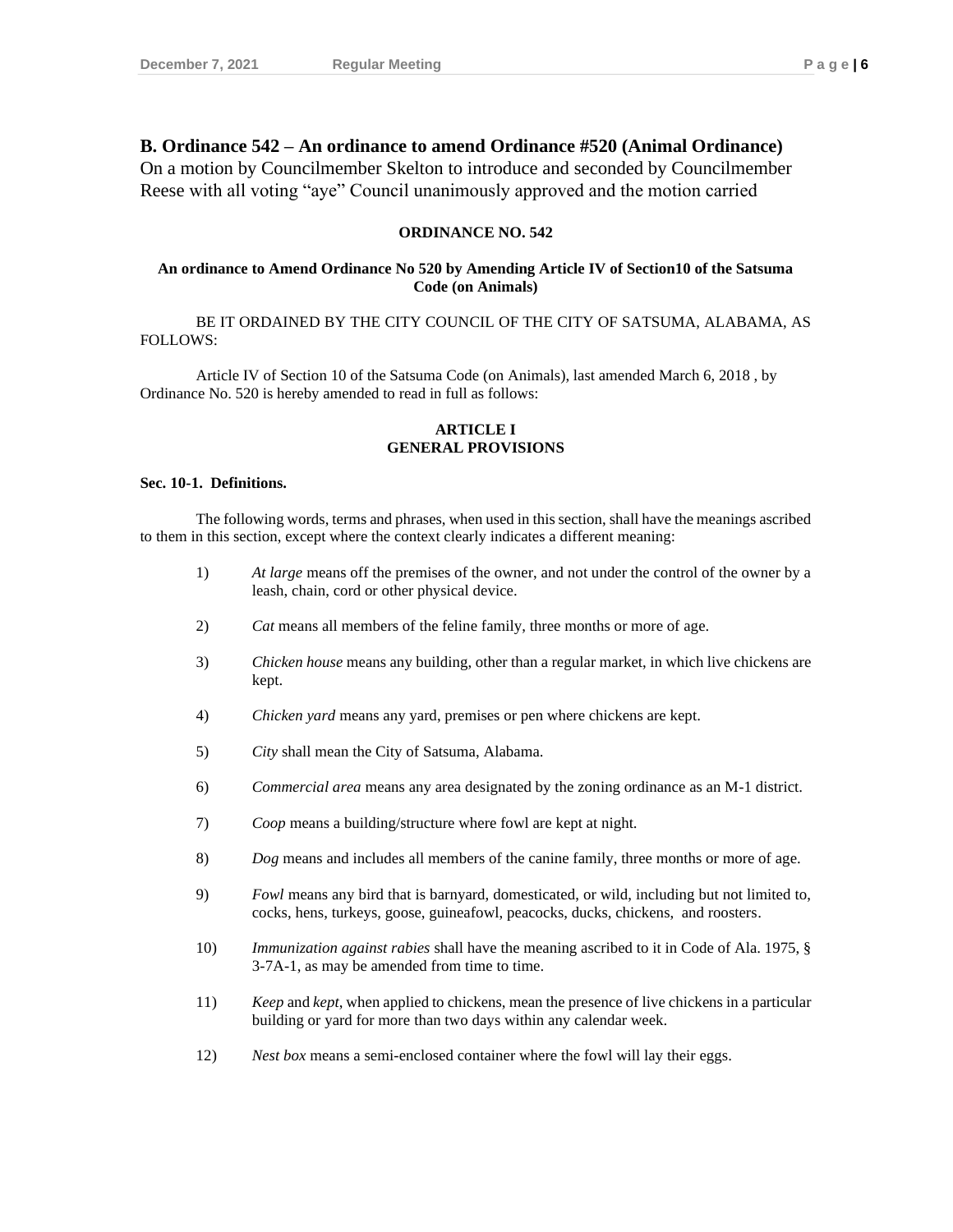- 13) *Owner* means any person having a right of property in an animal, or who keeps or harbors the animal, or who has such animal in his care, or acts as such animal's custodian, or who permits such animal to remain on or about any premises occupied by such person.
- 14) *Pen/Run* means an enclosed area where fowl reside during daylight hours.
- 15) *Person* shall have the meaning ascribed to it in Code of Ala. 1975, § 3-7A-1, as may be amended from time to time.
- 16) *Quarantine for observation* shall have the meaning ascribed to it in Code of Ala. 1975, § 3-7A-1, as may be amended from time to time.
- 17) *Residential area* means any area designated by the zoning ordinance as an R-1, R-2 or R-3 district.
- 18) *Tractor* means a coop and pen/run built together with two or more wheels to allow portability and ease of movement from one grassy area to another.

#### **Sec. 10-2. Animal odors.**

- (a) Every pen, stable, shed, or lot where an animal is kept shall be thoroughly cleaned at least often enough to keep such pen, stable, shed, or lot from omitting any offensive odors from the premises on which it is located.
- (b) It shall be unlawful for any person to keep any animal in any part of the city in such a manner as to cause the emission of offensive odors from the premises on which such animal is kept, which interferes with the comfort of persons residing in the vicinity.

#### **Sec. 10-3. Noisy animals.**

It shall be unlawful for any person to keep any animal which, by causing frequent or long continued noise, shall disturb the comfort or repose of any person residing in the vicinity.

#### **Sec. 10-4. Hoarding.**

It shall be unlawful for any person to keep animals as pets in such sufficient numbers that they cannot be properly housed or cared for. Any person convicted of this offense shall be subject to confiscation of the animals in addition to the penalties identified in Section 10-8 of this ordinance.

#### **Sec. 10-5. Public nuisances.**

It shall be unlawful for any person to fail to exercise the necessary care and control to prevent an animal in his or her possession or care from creating a public nuisance. For purposes of this section:

- 1) an animal is a public nuisance if the animal habitually makes disturbing noises including, but not limited to crowing, barking, yelping, whining, or other utterances causing unreasonable annoyance or discomfort to others in close proximity to the premises where the animal is kept;
- 2) an animal is a public nuisance if the animal creates unsanitary conditions or offensive and objectionable odors in enclosures or surroundings and, thereby creates unreasonable annoyance or discomfort to persons in the close proximity to where the animal is kept;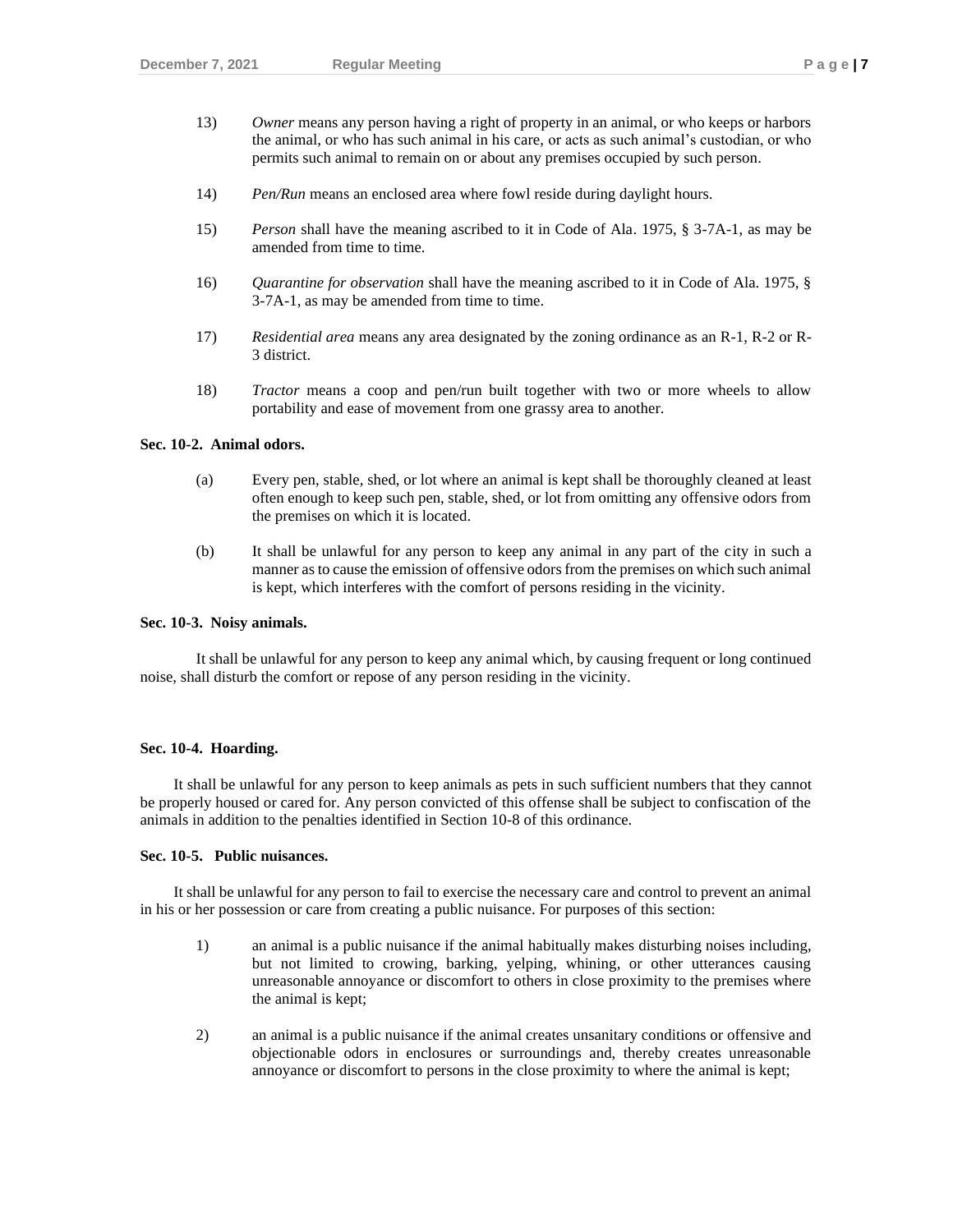- 3) an animal is a public nuisance if the animal damages property belonging to anyone other than its owner, including damage to flowers, gardens, and shrubs; or
- 4) animals are a public nuisance if the person keeps animals as pets in sufficient numbers causing an unreasonable annoyance or discomfort to others in close proximity to the premises where the animals are kept.

#### **Sec. 10-6. Cruelty.**

- (a) It shall be unlawful to commit the offense of cruelty to animals, as that offense is declared and/or defined by law or laws of the state now existing (see Ala. Code § 13A-11-14 and § 13A-11-241 (1975)) or hereinafter enacted.
- (b) The Animal Control Officer shall serve as agent of the City to protect dogs and cats from cruelty and to prevent such cruelty, pursuant to Ala. Code § 13A-11-242 (1975).

#### **Sec. 10-7 Authority to enter private property.**

Any Animal Control Officer, city police officer, or agent of the City is authorized to enter upon private property to impound any animal observed at large and chased to such property or any animal that, in the reasonable discretion of the Animal Control Officer, police officer or shelter agent, has been abused or neglected.

#### **Sec. 10-8. Penalties.**

Any person found guilty of violating any of any provisions of this ordinance shall be punished as set forth in Section 1-14 of the Code of Ordinances for the city.

#### **Sec. 10-9. Continuing offenses.**

In all cases, the person whose duty it is to abate any nuisance shall be liable for separate and distinct offenses for each day the nuisance is allowed to remain after it has become his or her duty, by notice of the City Inspector, to abate such nuisance.

#### **Sec. 10-10. Conflicting Provisions.**

All city code sections and ordinances or parts of city code sections and ordinances in conflict with the provisions of this ordinance, insofar as they conflict, are hereby repealed.

#### **Sec. 10-11. Force and Effect.**

This ordinance shall be in full force and effect upon its adoption and publication as provided by law.

#### **Sec. 10-12 through Sec. 10-19 shall remain reserved.**

#### **ARTICLE II FOWL**

#### **Sec. 10-20. Keeping of fowl; permit required; quantity restricted.**

In those zone districts where the keeping of farm animals is not otherwise allowed, and those zone districts that have not been designated as historic, the keeping of fowl shall be permitted subject to the following requirements and subject to all other applicable provisions of this ordinance: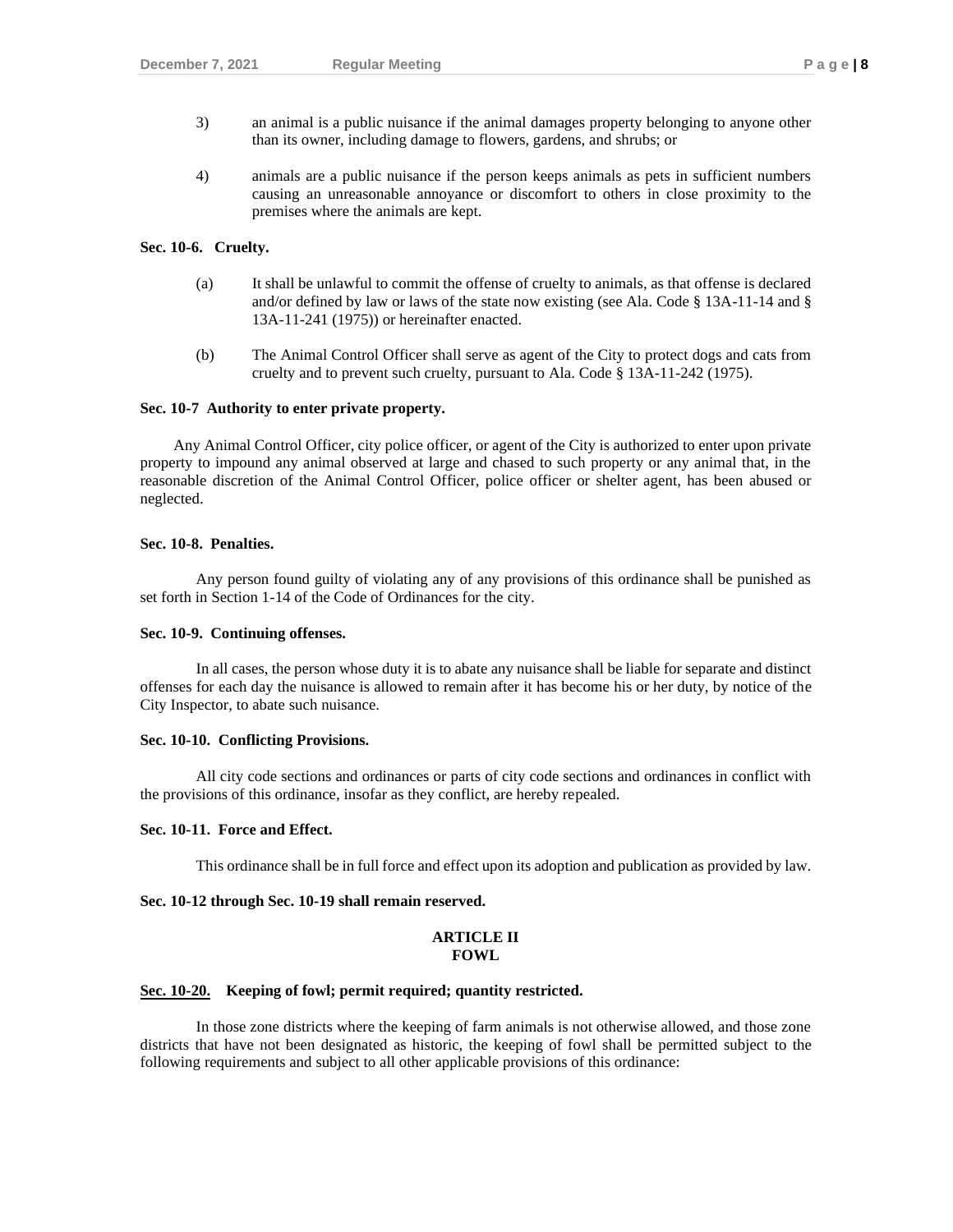- 1) Any person keeping fowl pursuant to these provisions must first have been issued a permit by the Code Inspector and must have received such information or training pertaining to the keeping of fowl as said agency deems appropriate;
- 2) The permit application requires a one-time payment of a twenty-five dollar (\$25.00) fee, to be received and processed by the Code Inspector;
- 3) The Code Inspector reserves the right to deny or revoke any permit for keeping fowl on any property where special circumstances render said property unfit for accommodating fowl without creating a public nuisance;
- 4) The keeping of male fowl is prohibited; only hens shall be permitted, and all references herein to fowl shall mean hens only;
- 5) Up to six (6) hens may be kept; and
- 6) If a lot has more than one (1) dwelling unit, all adult residents and the owners of the lot must consent in writing to allowing the fowl on the property.

#### **Sec. 10-21. Housing requirements; feed and water.**

- (a) Fowl shall not be allowed to range freely, but must be kept within a dwelling consisting of a coop, nest box, and pen/run conforming to the requirements of this section.
- (b) If there is no constructed floor in a coop, then some type of material (e.g., dirt, sand, hay or pine shavings) must be used to elevate the surface in order to prevent standing water.
- (c) Requirements for Coops.
	- 1) A minimum of 3 square feet of coop floor space is recommended per bird.
	- 2) The coop must be weather resistant from typical rains, snow, cold and wind.
	- 3) The coop must be ventilated to allow adequate fresh air in and out.
	- 4) In the winter, there should be no drafts (airflow) over/around the fowl.
	- 5) Door(s) or access panels must be provided to allow internal cleaning and maintenance.
	- 6) The roost pole(s) (where the fowl sleep) must be elevated above the floor level and should provide at least 12-14 inches of continuous horizontal space per bird.
	- 7) If multiple poles are used in a vertical placement, then there should be a minimum of 12 inches vertical separation and 8 inches horizontal offset from the next pole.
	- 8) The poles should have a rounded top and should be a minimum of 1.5 inches in diameter.
	- 9) No type of heating device shall be allowed in the coop.
	- 10) Cedar shavings must not be used because cedar shavings cause respiratory issues with fowl.
	- 11) Coops must be kept clean and free from unpleasant odors.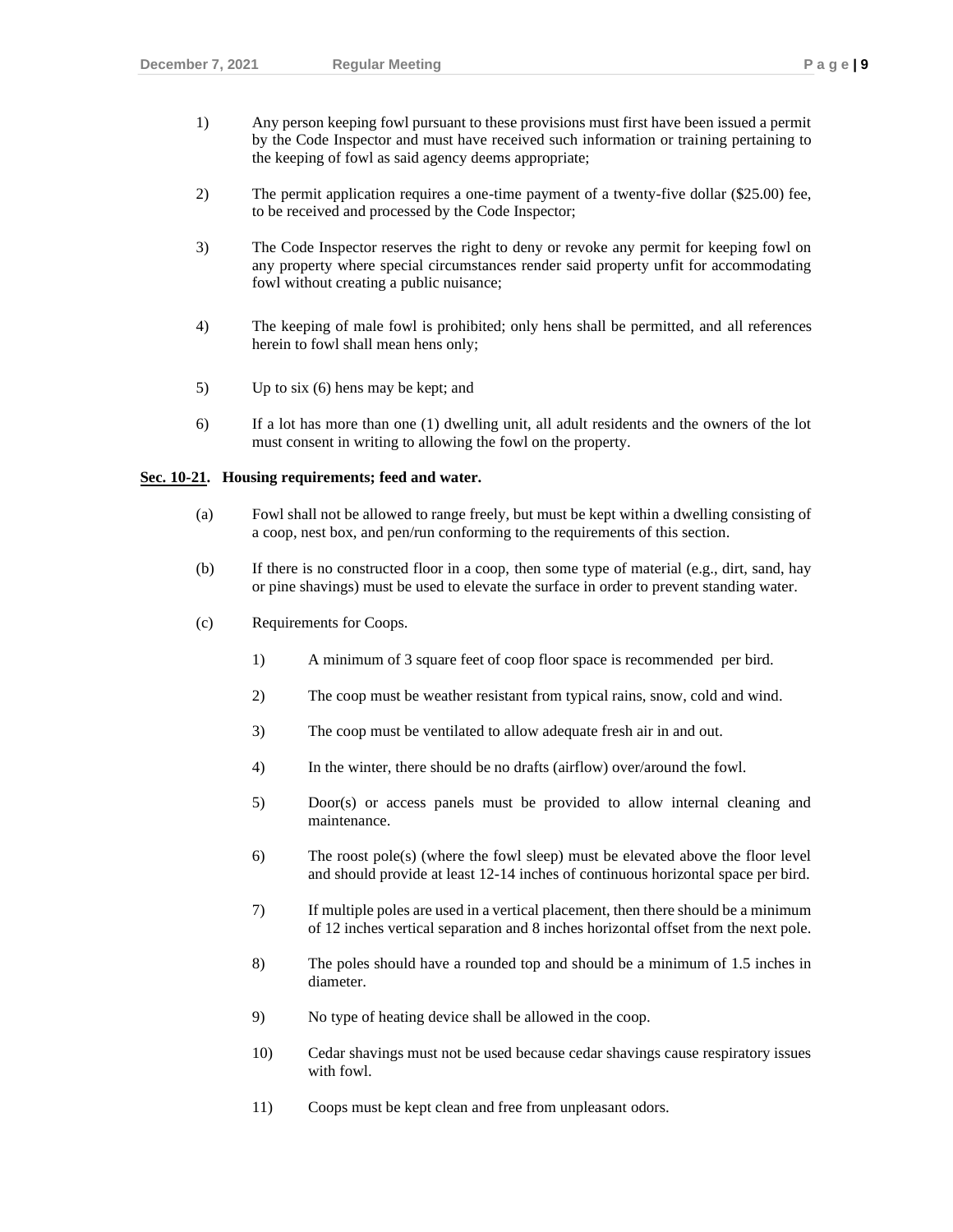- 12) All coops should be constructed in such a manner to provide reasonable protection against predators.
- (d) Requirements for Nest Boxes.
	- 1) Nest boxes can be located inside the coop or external to the coop provided they are weather protected.
	- 2) A minimum base dimension of 12" x 12" (larger breeds may require a larger size).
	- 3) Side walls should be a minimum of 6" high.
	- 4) The number of required nest boxes depends on the number of fowl (hens). A minimum of 1 nest box is required for up to 3 hens.
	- 5) Hay, straw, pine shavings or a soft synthetic or natural material must be used to line the bottom and provide a soft nesting area. Cedar shavings must not be used because cedar shavings cause respiratory issues with fowl.
	- 6) All nest boxes should be constructed in such a manner to provide reasonable protection against predators.
- (e) Requirements for Pen/Run.
	- 1) Pens/Runs must have adequate and protected feed and water systems/containers.
	- 2) The pen/run is attached/connected to the coop to allow easy access for the fowl.
	- 3) The wall and roof area must be enclosed/covered with a wire mesh.
	- 4) The floor/ground can be natural grass, dirt, sand or other natural materials. Cedar shavings must not be used because cedar shavings cause respiratory issues with fowl.
	- 5) The ground/floor must drain water quickly to prevent a muddy or wet ground/floor area.
	- 6) Pens/Runs must be kept clean and free from unpleasant odors.
	- 7) No pen/run should have less than 30 square feet of floor/ground space.
	- 8) A minimum of 10 square feet of ground/floor space is required per bird.
	- 9) The minimal height of the pen/run should be 48 inches.
	- 10) The side walls must have a wire mesh no larger than 1"x1", up to 48 inches high; the remaining walls and roof wire mesh should be no larger than 3" x 4".
	- 11) Door(s) or access panels must be provided to allow internal cleaning and maintenance.
	- 12) A shade cloth or covering on the roof should be used to provide a shaded area.
	- 13) A portion of the pen/run roof must be covered to provide a covered area for rain protection; this can also be the shaded area as noted above.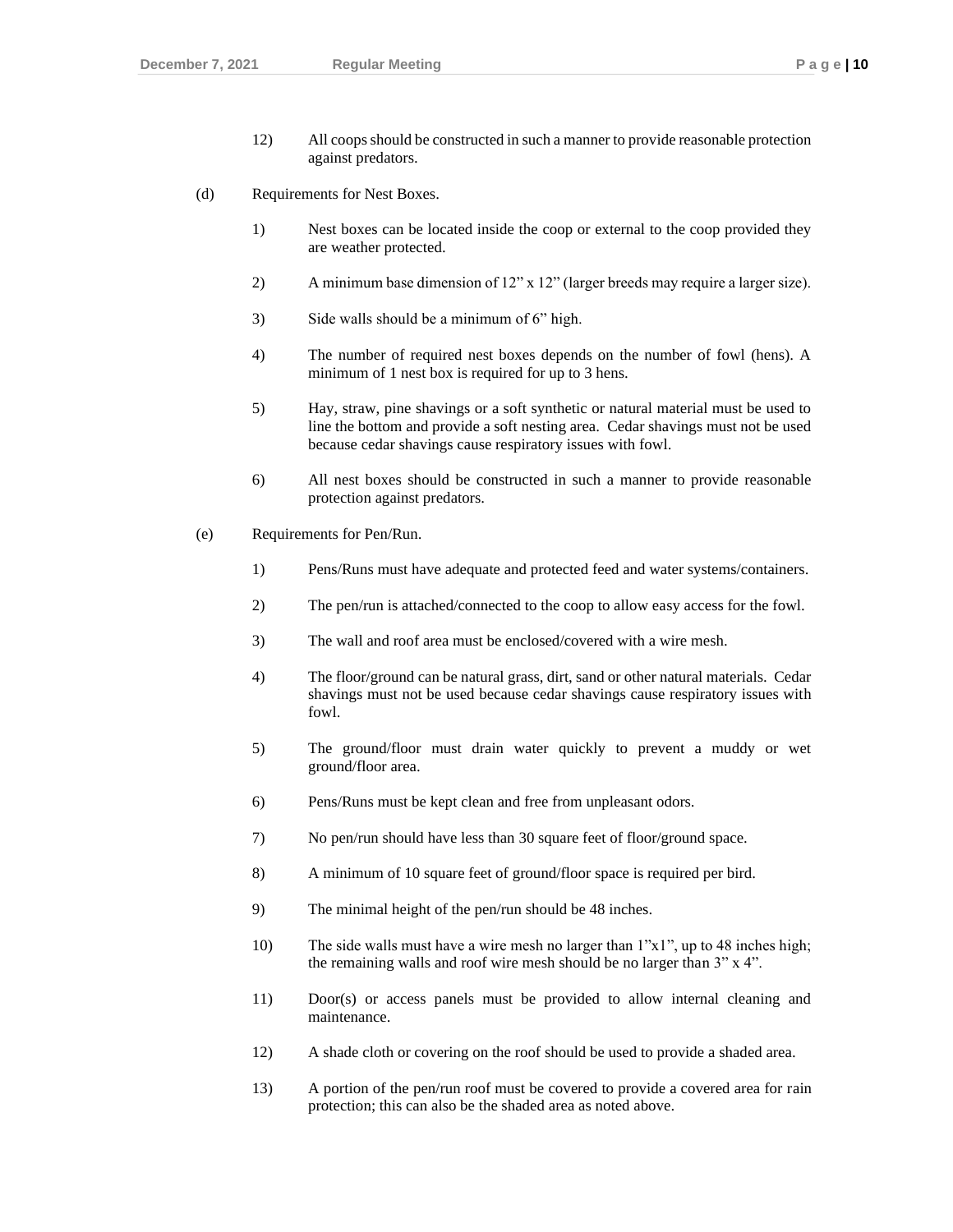- 14) All pens/runs should be constructed in such a manner to provide reasonable protection against predators.
- (f) A tractor may be used as long as it meets the requirements of both the coop and the pen/run.
- (g) Coop/Pen/Run Placement: All should be placed/located in accordance with the required property-line setback per city, county, or home owners association rules. Additionally, the following requirements must be met:
	- 1) No coop or pen/run may be placed within the front yard of a property, or the side(s) abutting a public street or other public means of access.
	- 2) All coops and pens/runs must be placed within the two rear-facing corners of the backyard.
	- 3) The Code Inspector reserves discretion to deny or revoke any permit for keeping fowl on property whose dimensions render it unable to accommodate the coop or pen/run in conformity with the requirements of this section.
- (h) Requirements for Feed and Water.
	- 1) All fowl require a quality food and ample fresh water at all times during daylight hours.
	- 2) Feed must be stored in a protected, dry environment and should be stored in a tightly closed container so as not to attract predators and rodents.
	- 3) Clean, fresh feed must be available, in an appropriate feeder, during all daylight hours.
	- 4) Clean, fresh water must be available, in an appropriate waterer, during all daylight hours.
	- 5) Spilled or wasted feed must be removed and area around feeders kept clean.

#### **Secs 10-22 through Sec. 10-29 shall remain reserved.**

#### **ARTICLE III CATS and DOGS**

#### **Sec. 10-30. Running at-large – Prohibited.**

No owner of a dog or cat shall permit such dog or cat to run at-large at any time within the city, and any such owner who does so shall be guilty of an offense against the city.

#### **Sec. 10-32. Same-Impoundment.**

(a) Any dog or cat found running at-large in the city shall be impounded at a rate set by the city council from time to time, per day, and the owner of such dog or cat, if known, shall be given notice of such impoundment. The dog or cat shall be held by the city for a period of five (5) days. At the end of such period, if such dog or cat remains unclaimed, either by the owner or by any person desiring to purchase such dog or cat, such dog or cat shall be humanely dispatched and disposed of. If the owner of such dog or cat, or any purchaser, desires to make redemption of such impounded dog or cat, he or she may pay for the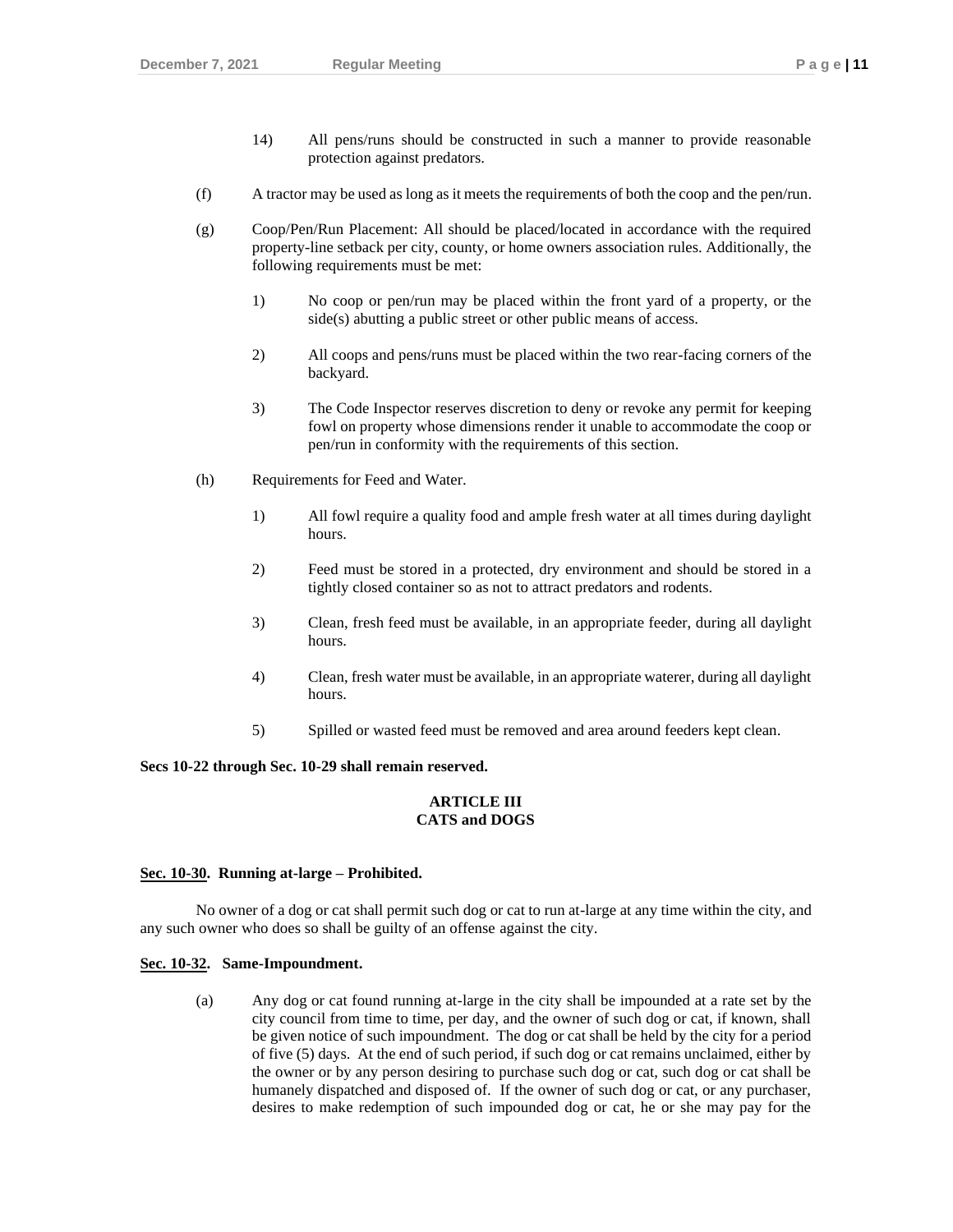inoculation of such dog or cat (if the same be not already inoculated), for its board for the period during which it was impounded, and an additional sum as set by the city council from time to time, which sum shall be deposited in the general fund of the city to help defray the cost of enforcing this article. The city may, at its discretion, sell any dog or cat not redeemed or claimed or otherwise disposed of to any purchaser desiring such dog or cat, which purchaser must comply with the provisions of this article. All payments under this section shall be made to the office of the city clerk. Dogs or cats belonging to an owner will not be impounded by the city upon request by said owner.

(b) With the permission of the property owner or occupant, the dog or cat officer, or any person duly authorized by him, or any police officer of the city, shall have the right for the public health, welfare and safety to enter upon property within the city for the purpose of capturing any dog or cat running at-large. Upon written complaint that a human being has been bitten by a dog or cat, the dog or cat officer, or any person duly authorized by him, or any police officer of the city, shall have the right for the public health, welfare and safety to enter upon any property, including residences, kennels and garages, within the city, for the purpose of capturing any dog or cat, whether such dog or cat is confined or not, and whether such dog or cat is wearing a proper license tag or inoculation tag. Any person identified as the owner of a dog or cat involved in an incident of biting shall promptly deliver such animal to the dog or cat officer, his duly designated agent, a licensed veterinarian or such officers as provided in Code of Ala. 1975, § 3-7A-9, for observation of such animal.

#### **Sec. 10-33. Keeping of vicious dogs and cats.**

It shall be unlawful for the owner to keep in the city a vicious dog or cat, unless the vicious dog or cat is securely confined in such a manner as to prevent such dog or cat from biting a person or another animal. It shall be prima facie evidence that a dog or cat is vicious if such dog or cat shall bite or fiercely attack any person or another animal if at the time of such biting or attack the vicious dog or cat was not on its owner's premises.

#### **Sec. 10-34. Rabies immunization.**

Every dog or cat kept, owned or maintained in the city shall be immunized against rabies pursuant to and in full accord with the provisions of Code of Ala. 1975, § 3-7A-2.

#### **Sec. 10-35. Rabies Tag.**

A dog or cat shall have attached to its collar a rabies tag that includes the owner's name and telephone number, and the tag shall be worn by the dog or cat at all times when such dog or cat is within the city limits.

#### **Sec. 10-36 through Section 10-49 shall remain reserved.**

#### **ARTICLE IV SWINE, CATTLE , SHEEP AND GOATS**

#### **Sec. 10.50. Keeping of swine, sheep and goats.**

It shall be unlawful for any person to harbor, lodge, maintain, or keep under his or her control in the city for more than ten (10) days swine, sheep, goats or other hooved, or horned animals. However, a person shall be permitted to keep one pot-bellied pig of less than 150 pounds fully grown.

#### **Sec. 10-51 Keeping of Cattle.**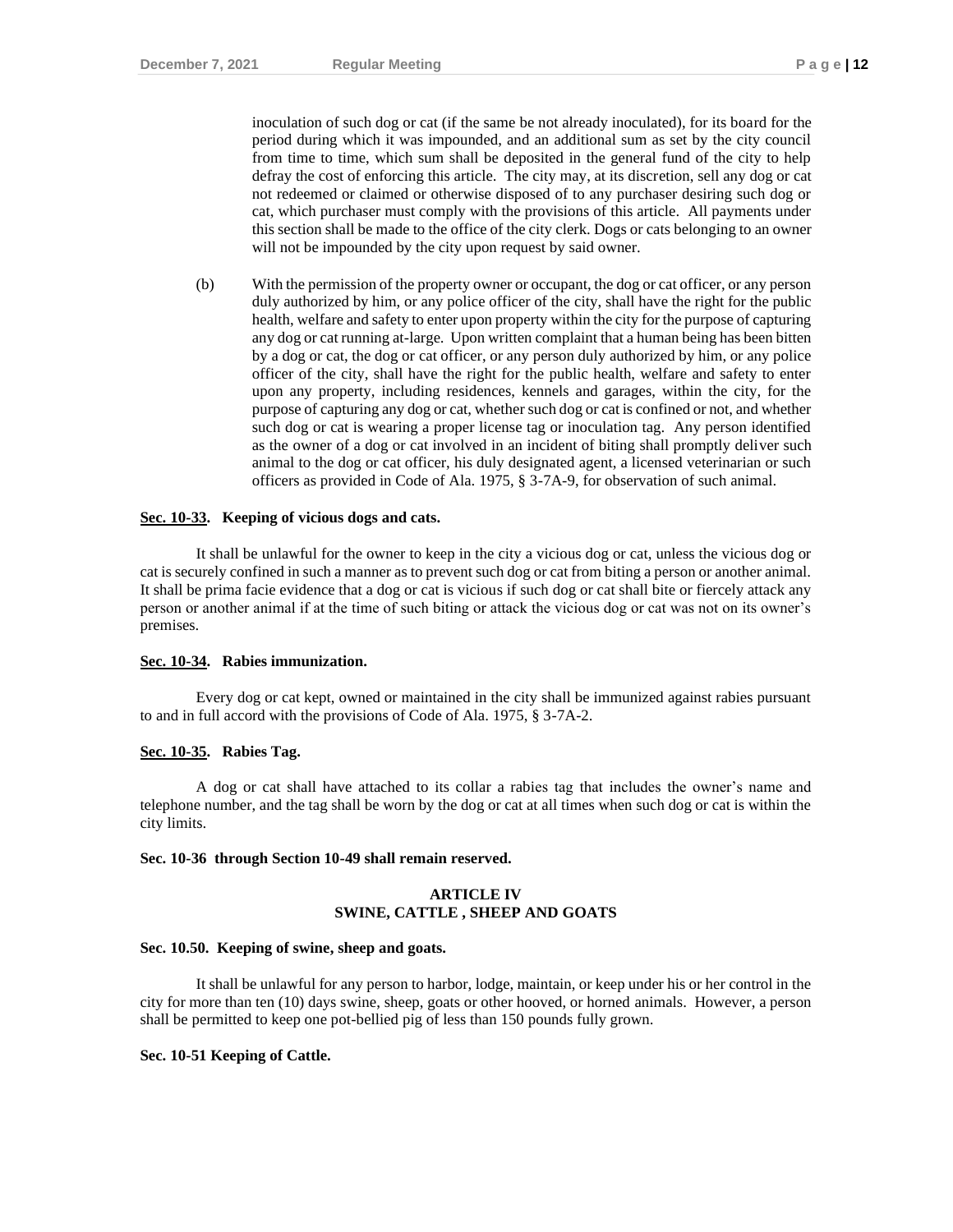A person may harbor, lodge, maintain, or keep under his or her control a bull, steer, cow, calf, or yearling within the city provided the cattle are kept on an undivided tract of land of one acre or more per animal (two undivided acres would be necessary to keep two head of cattle). No person shall harbor, lodge, maintain, or keep under his or her control in the city any bull , steer, cow, calf's or yearling on less than one undivided acre per animal.

#### **Sec 10-52 through Section 10-59 shall remain reserved.**

#### **ARTICLE IV HORSE, MARE, MULE AND OTHER EQUINE ANIMALS**

#### **Sec. 10-60. Keeping of horse, mare, mule, and other equine animals.**

A person may harbor, lodge, maintain, or keep under his or her control a horse, mare, mule, or other equine animal within the city provided the animal is kept on an undivided tract of land of one acre or more per animal (two undivided acres would be necessary to keep two horses). No person shall harbor, lodge, maintain, or keep under his or her control in the city any horse, mare, mule, or other equine animal on less than one undivided acre per animal.

ADOPTED this  $\_\,$  day of ,.

Mayor

I hereby certify that the foregoing ordinance was adopted by the City Council of the City of Satsuma, Alabama, on the 6 day of March, 2018.

ATTEST:

City Clerk

\_\_\_\_\_\_\_\_\_\_\_\_\_\_\_\_

#### **C. Resolution 2021-12-01 –(Introduction) Authorizing Civil Southeast**

On a motion by Councilmember Phillips and seconded by Councilmember Little with all voting "aye" Council unanimously approved and the motion carried

RESOLUTION NO. 2021-12-01

#### **A RESOLUTION AUTHORIZING CIVIL SOUTHEAST, LLC TO MAKE APPLICATION TO ALDOT FOR ROADWAY IMPROVEMENTS**

**WHEREAS,** the City of Satsuma, Alabama is interested in applying under Alabama Department

of Transportation's, Rebuild Alabama Act (RAA) Annual Grant Program for roadway improvements, and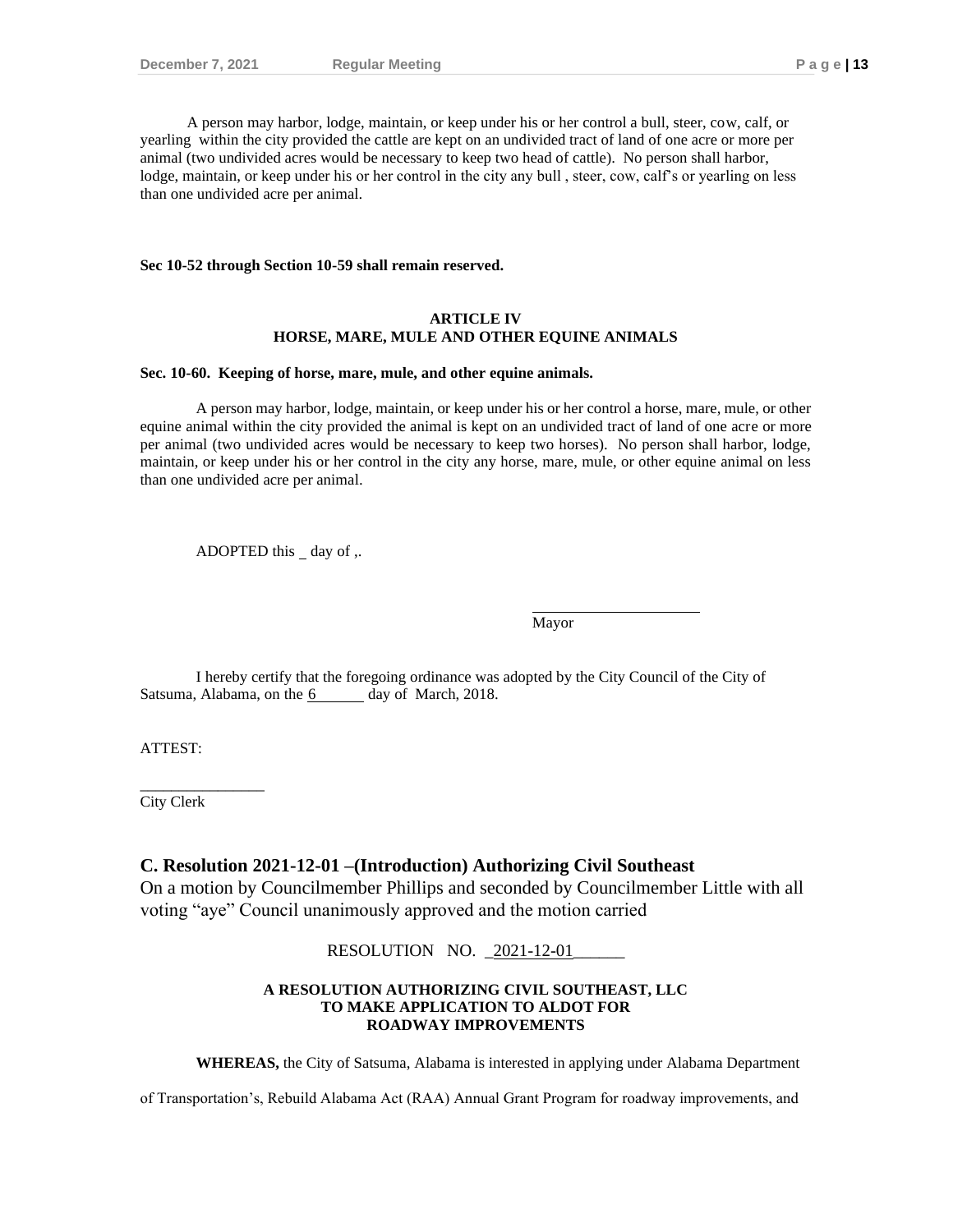**WHEREAS**, Civil Southeast has the staff and expertise to prepare the City of Satsuma's

application;

**NOW THEREFORE BE IT RESOLVED** by the City Council as follows:

That an application be submitted to ALDOT and that the Council commits to the Engineering cost and authorizes the Mayor to execute all documents required by the application.

Passed this  $\overline{7}$  day of December . 2021, by the Council of the City of Satsuma.

Heather Davis Mark Barlow City Clerk Mayor

 $\frac{1}{s}$  Heather Davis  $\frac{1}{s}$  Heather Davis

### **D. Resolution 2021-12-02 – Surplus a 2003 Ford Taurus**

On a motion by Councilmember Butler and seconded by Councilmember Little with all voting "aye" Council unanimously approved and the motion carried

#### CITY OF SATSUMA

#### RESOLUTION 2021-12-02

WHEREAS, the City of Satsuma, Alabama has a certain item of personal property which is surplus and no longer needed for public or municipal purposes; and

WHEREAS, Section 11-43-56 of the Alabama Code of 1975 authorizes the municipal governing body to dispose of unneeded personal property;

NOW THEREFORE, BE IT RESOLVED BY THE CITY COUNCIL OF SATSUMA, ALABAMA, AS FOLLOWS:

SECTION 1. That the following personal property owned by the City of Satsuma, Alabama is surplus and it not needed for public or municipal purposes:

#### • VIN 1FAFP55253A177645 – 2003 Ford Taurus

SECTION 2. That the Mayor is hereby authorized and directed to dispose of the equipment owned by the City of Satsuma, Alabama described in Section 1 as directed by City Council.

ADOPTED AND APPROVED this \_\_7\_\_\_\_ day of December \_\_\_\_\_\_\_\_, 2021

/s/ Mark Barlow Mayor

ATTEST: /s/Heather Davis

City Clerk